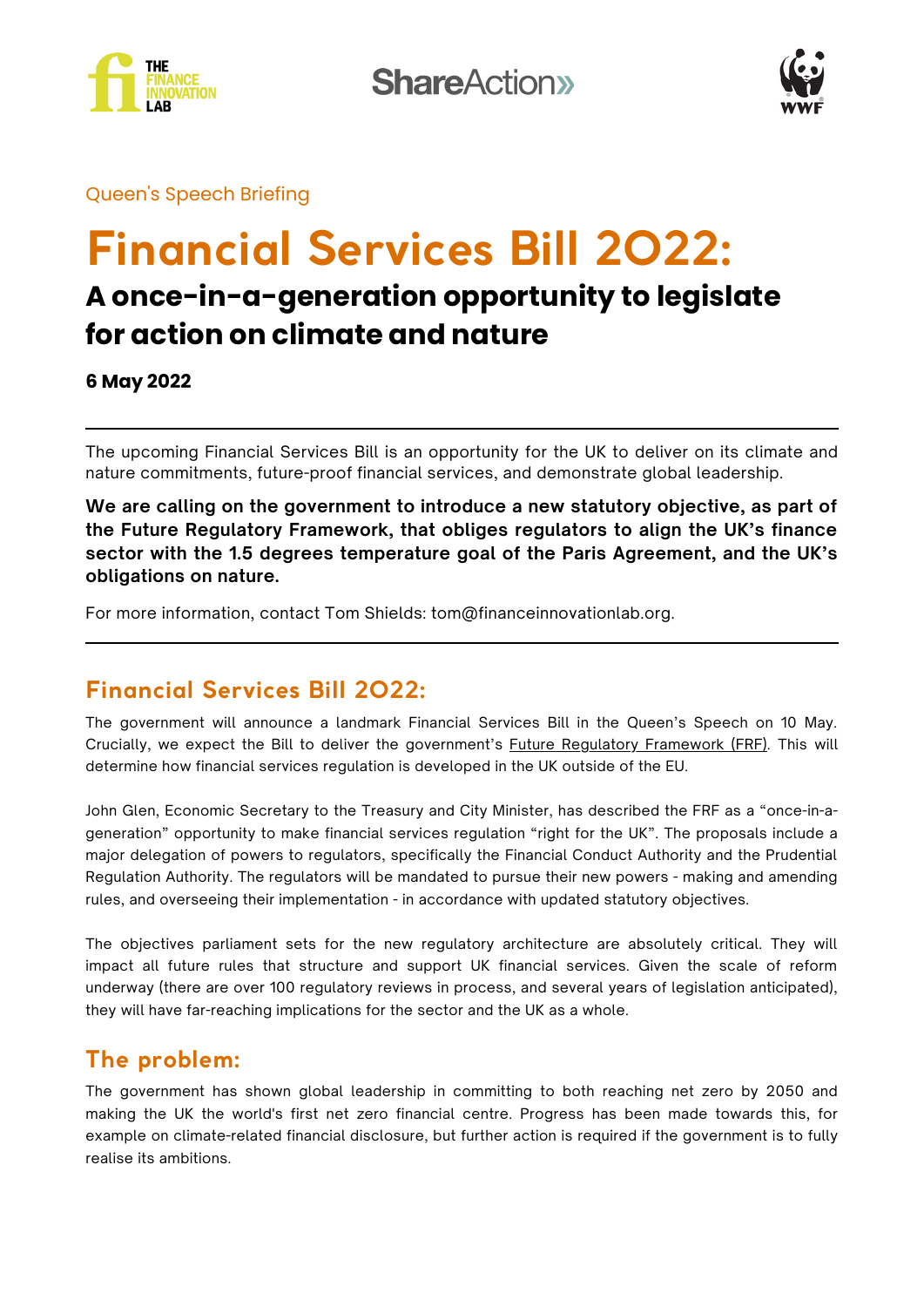Despite an increasing number of finance sector actors committing to align their activities with the Paris Agreement, they continue to channel funding into fossil fuels. **[Research](https://www.wwf.org.uk/updates/uk-banks-and-investors-responsible-more-co2-emissions) has shown that financed emissions from UK banks and asset managers are responsible for nearly double the UK's annual carbon output.** Other [research](https://portfolio.earth/) has also shown the strong link between financial institution investment activity and wildlife and nature destruction.

We have just **eight years to halve global emissions**: the latest IPCC [report](https://www.ipcc.ch/2022/04/04/ipcc-ar6-wgiii-pressrelease/) states that we will miss the crucial goal of limiting global warming to 1.5°C unless we dramatically scale up action to cut greenhouse gas emissions. At the same time, the risks of climate change and biodiversity loss to the financial system and broader economy are significant and varied, as [documented](https://www.ngfs.net/sites/default/files/medias/documents/central_banking_and_supervision_in_the_biosphere.pdf#page=10&zoom=auto,-82,7) by the Bank of [England](https://www.bankofengland.co.uk/climate-change) and the Network for Greening the Financial System.

#### The FRF proposals, as they stand, miss the opportunity to prioritise climate and nature in **regulation, and threaten the government's ambition to become a world-leading sustainable finance financial regulation, and threaten the government's ambition to become <sup>a</sup> world-leadingsustainable finance sector.**sustainable finance sector.

The government has acknowledged that there is an opportunity to further strengthen financial regulation in relation to climate via the FRF. In order to achieve this, it proposes amending one of eight existing 'regulatory principles' that regulators must consider when discharging their duties. Specifically, it suggests updating a principle relating to the desirability of 'sustainable growth' by referencing climate change and a net zero economy. This is similar to a positive step made last year, when the Chancellor Rishi Sunak recommended that financial regulators, for the first time, 'have regard to' the government's net zero commitment.

However, **we are concerned that neither the Chancellor's recommendation, nor the proposed amended regulatory principle, will provide an appropriate legal basis from which regulators will be able to take the necessary action to align the finance sector with climate and nature goals**. This is because, as HMT itself points out in the FRF, "the regulators are not required to act to advance their regulatory principles; instead they must take them into account when pursuing their statutory objectives." There are currently a large number of factors (14) that regulators must 'have regard to', without clarity over how the regulators should prioritise these. The nature of this legal duty means that the regulators have considerable discretion and flex over the extent to which they consider these factors. Given the urgency and importance of taking action on climate and nature, this needs to be given clear priority and a legal duty requiring action.

## **The risk:**

The government has also stated its intention to introduce a new statutory objective for the FCA and PRA to promote the "long-term growth and international competitiveness of the UK economy, including the finance sector". 'Competitiveness' is distinct from competition; regulators already have an objective to promote competition between firms in order to drive better outcomes for consumers. International competitiveness typically refers to the ability of UK firms to compete for business overseas, and for the UK to remain an attractive location for global businesses. However, the term is neither well-understood nor well-defined.

A duty to promote the competitiveness of industry risks putting UK regulators in a 'race to the bottom' with regulators globally to water-down standards. Just a decade ago, parliament removed competitiveness from the mandate of the financial regulator. In 2010, HMT [identified](https://assets.publishing.service.gov.uk/government/uploads/system/uploads/attachment_data/file/81389/consult_financial_regulation_condoc.pdf) that one of the reasons for regulatory failure leading up to the global financial crisis of 2007/08 was "excessive concern for competitiveness".